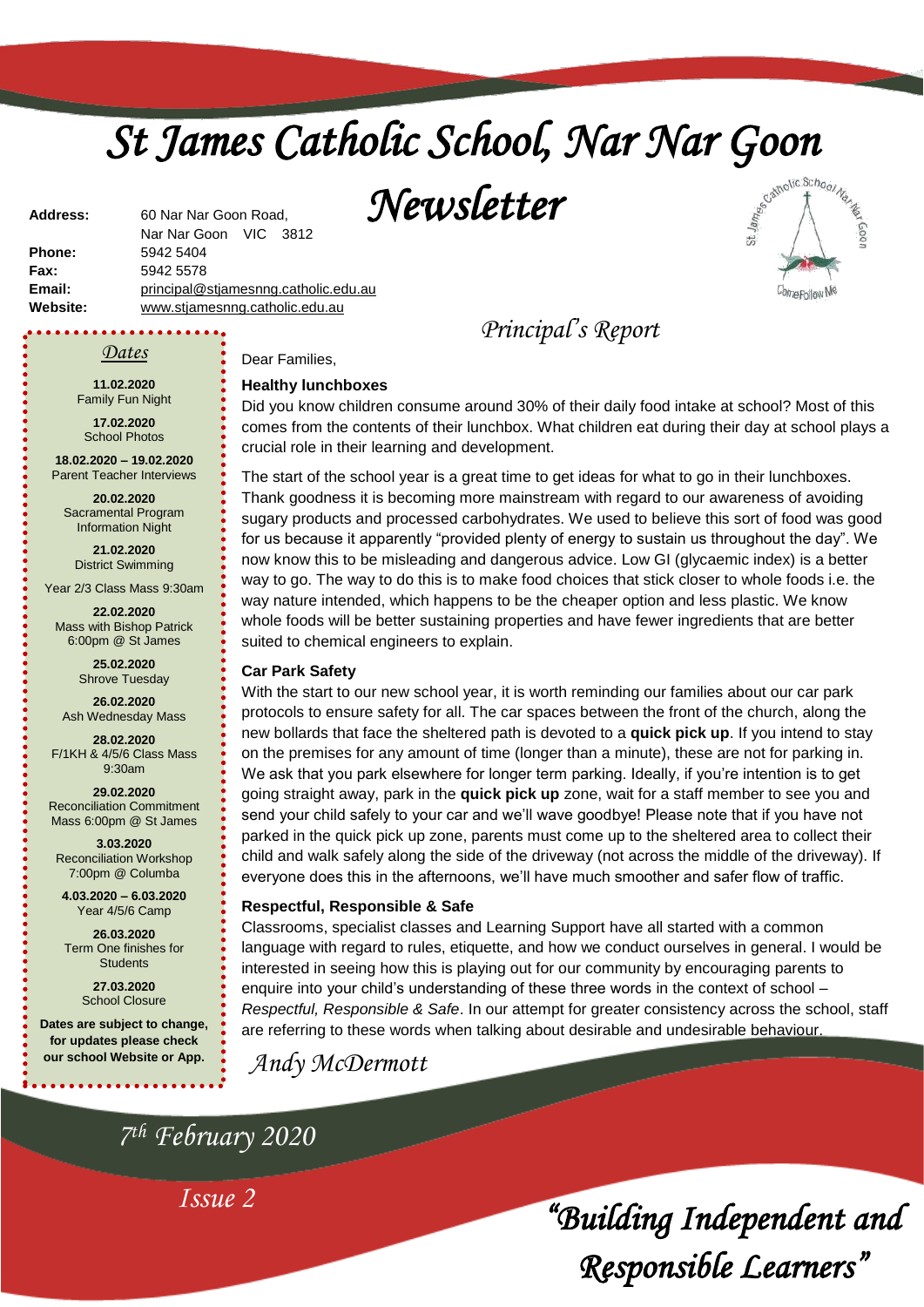# **Student Leaders**

We formally acknowledged the Leadership role of our Year 6 students at Mass today. We also presented the new SRC & SJC leaders to our community. Congratulations to Tayla Burke and William Koch as the SJC leaders (Social Justice Crew) and to Jack Lawlor, Jack Dell'Oro and Lily Hermon as the SRC leaders (Student Representative Council). You will see them lead the assemblies very soon.



# **Family Fun Night Tuesday 11th February 5pm-7pm**

This year St James will host Circus Challenge Company for our Family Fun Night.

BYO Picnic to have whilst enjoying the night.

It will be a great night for all families to get involved and help the school community reconnect with new and old friends.

# **Monday Lunches 2020**

### **Monday 10th February: Helper Hot Dog** – hot dog in a roll with sauce OR **Zucchini Slice** – homemade zucchini slice with bacon, onion, carrot and eggs topped with tzatziki Emma Spoard Kim Hay **Monday 17<sup>th</sup> February: Helper Fish Wrap** – oven crumbed fish with lettuce and mayo OR **Fried Rice** – rice tossed with bacon, onion, egg and peas Tarryn **Priest Siobhain** Sharma **Please note Monday lunches will only be through CDF Pay, cash payments will no longer be accepted.**

**To set up a your CDF account go to [https://stjamesnng.cdfpay.org.au](https://stjamesnng.cdfpay.org.au/) select new parent account.**

# **St James Prayer**

Lord our Guiding Light, Let us follow in the footsteps of St James with shell in hand May the Spirit guide us to show love, peace and forgiveness Come follow me Help us to strive to do our best in all the learning we do We pray for wisdom with God's creation to care for all living things Come follow me Help us to be a friend, like St James was to Jesus Bless our families, friends and community Guide our community to nurture and grow in faith Come follow me

Amen

# **Advisory Committee**

Committee members for 2020 are:

**Executive Officials:**

Andrew McDermott and Fr Peter Kooloos

**Chairperson:** Gehan Dedigama

### **Board Members:**

| Ryan Lawlor                                    | Eve Koch                |  |
|------------------------------------------------|-------------------------|--|
| Justine Langley                                | Liz Cunningham          |  |
| Steph Katta                                    | Tory Parker (Secretary) |  |
| Next Advisory Committee Meeting, 18th February |                         |  |
| 2020                                           |                         |  |

# **Parents and Friends**

Committee Members for 2020 are:

| President                                   | Meagan Rogers   |
|---------------------------------------------|-----------------|
| Secretary                                   | Karen Lawlor    |
| Treasurer                                   | Emma Spoard     |
| <b>Monday Lunches</b>                       | Donna Reilly    |
| <b>Advisory Committee</b><br>Representative | Justine Langley |

**Next P & F Meeting, 6th March 2020 @ 2:00pm**

## **Student Absences**

To avoid students having UNEXPLAINED ABSENCES, Parents/Guardians are reminded to inform the School by 9.30am via Email –

**office@stjamesnng.catholic.edu.au** OR Phone – 5942 5404.

Please provide the student's name, date and reason for absence.

# **Late Arrivals / Early Departures**

office and fill in the Sign In / Sign Out Register. Office If you are dropping your child off late (after the bell has gone) or collecting him/her early you must visit the staff will take your child through to their class at an appropriate time to ensure minimal disruption is made to the classrooms.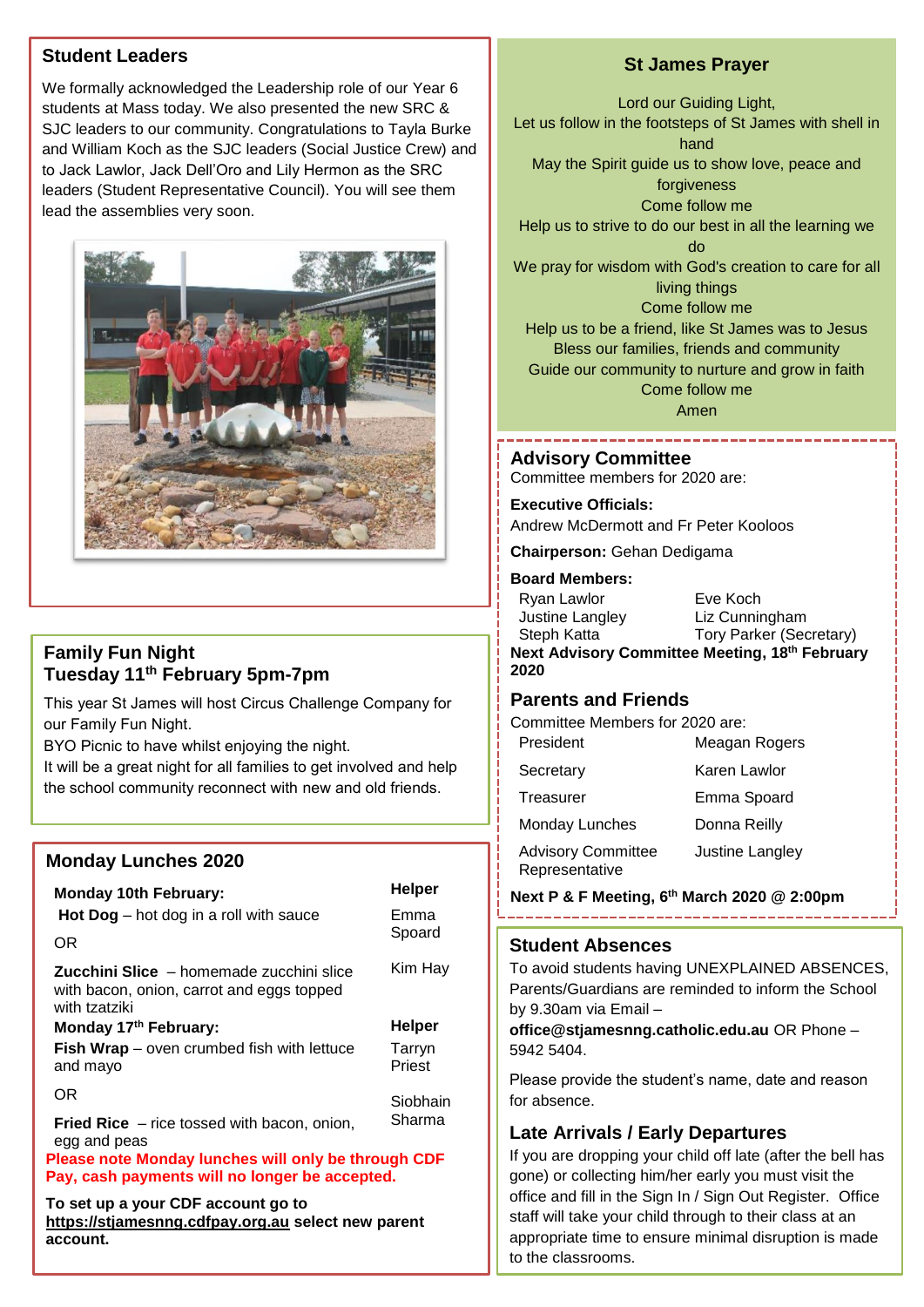# **Important Dates to Remember**

### **Bishop attending Mass at St James**

We are pleased to announce that Bishop Patrick is hosting Mass at St James on **Saturday 22nd February 6:00pm**. All welcome to attend.

### **Shrove Tuesday - 25th February**

All Year levels will be served Pancakes at morning tea, pancakes will be prepared by parent volunteers. Teachers will explore why we celebrate Shrove Tuesday and how this forms part of our Catholic tradition.

### **Ash Wednesday Mass – 26th February 11:30am**

At this Mass, we begin the liturgical season of LENT and the journey of prayer, alms-giving and fasting toward Easter. After Mass we **will not** be having a shared morning tea as this day begins the fasting season of Lent. There will be other opportunities throughout the term for celebrating Mass and morning tea together as a community.

### **Caritas - Project Compassion**

We will begin to discuss with students how to consider ways in which we can help to serve others through donations of money. This time of year creates opportunities for us to reflect upon our own lives, what we have been blessed with, and ways to help others. Caritas boxes will be sent home soon.

### **Update your details**

We all lead very busy lives and can often forget to update details.

If you have moved, changed home or mobile numbers, or have a new email address please pop into the office or send a quick email to update these [office@stjamesnng.catholic.edu.au](mailto:office@stjamesnng.catholic.edu.au)

### **Camps, Sports and Excursions Fund**

CSEF is provided by the Victorian Government to assist eligible families to cover the costs of school trips, camps and sporting activities.

Please see attached flyer for more information. Application forms available at the office.

### **Parent Teacher Interviews**

Parent Teacher interviews will be held at 3.40pm – 6.00pm on Tuesday 18<sup>th</sup> February and Wednesday 19<sup>th</sup> February 2020.

You can now book interviews at times that suit your family best.

Go to [www.schoolinterviews.com.au](http://www.schoolinterviews.com.au/) and follow the attached instructions.

Bookings close 4.00pm Monday 17th February 2020.

# **School Photographs for 2020 - St James NNG**

**Spargo Photography** will be by our School Photographers, on **Monday, 17 February 2020.**

To ensure that your photos are returned as quickly as possible, please follow these quick and easy guidelines.

- Please write clearly on your child's envelope (Block letters preferred)
- Please don't use small change as this can break or fall out of your envelope, if this is not possible, please tape up the sides or put the money in a freezer bag then inside your envelope.
- For online orders, complete an envelope and record the Order Number in the "online Order#" section on the envelope.
- All children must have their own envelope with them when being photographed.
- Do not use one envelope for multiple children.
- · Children without an envelope when having their individual photos taken will not have an order placed against their name.
- · For Family/Siblings & Friends Portraits please see your school office for an information flyer and red family envelope.
- · **Do not** place a family envelope inside another envelope or an individual envelope.

### · *Only family/siblings with a completed family envelope will be photographed.*

### **ONLINE PRE-ORDER**

We now provide you with the flexibility of pre-paying your child's photos online. Simply follow the links below to place your order. Once completed, print out your confirmation invoice and include in your child's envelope. To order click on the following links;

# **[Individual Photograph Packs](http://www.spargophoto.com.au/purchase/#!/~/category/id=8895350&offset=0&sort=nameAsc)**

 **[Family Photograph Orders](http://www.spargophoto.com.au/purchase/#!/~/category/id=8517895&offset=0&sort=nameAsc)**

If you have any inquiries, please contact us on (03) 5942 5234

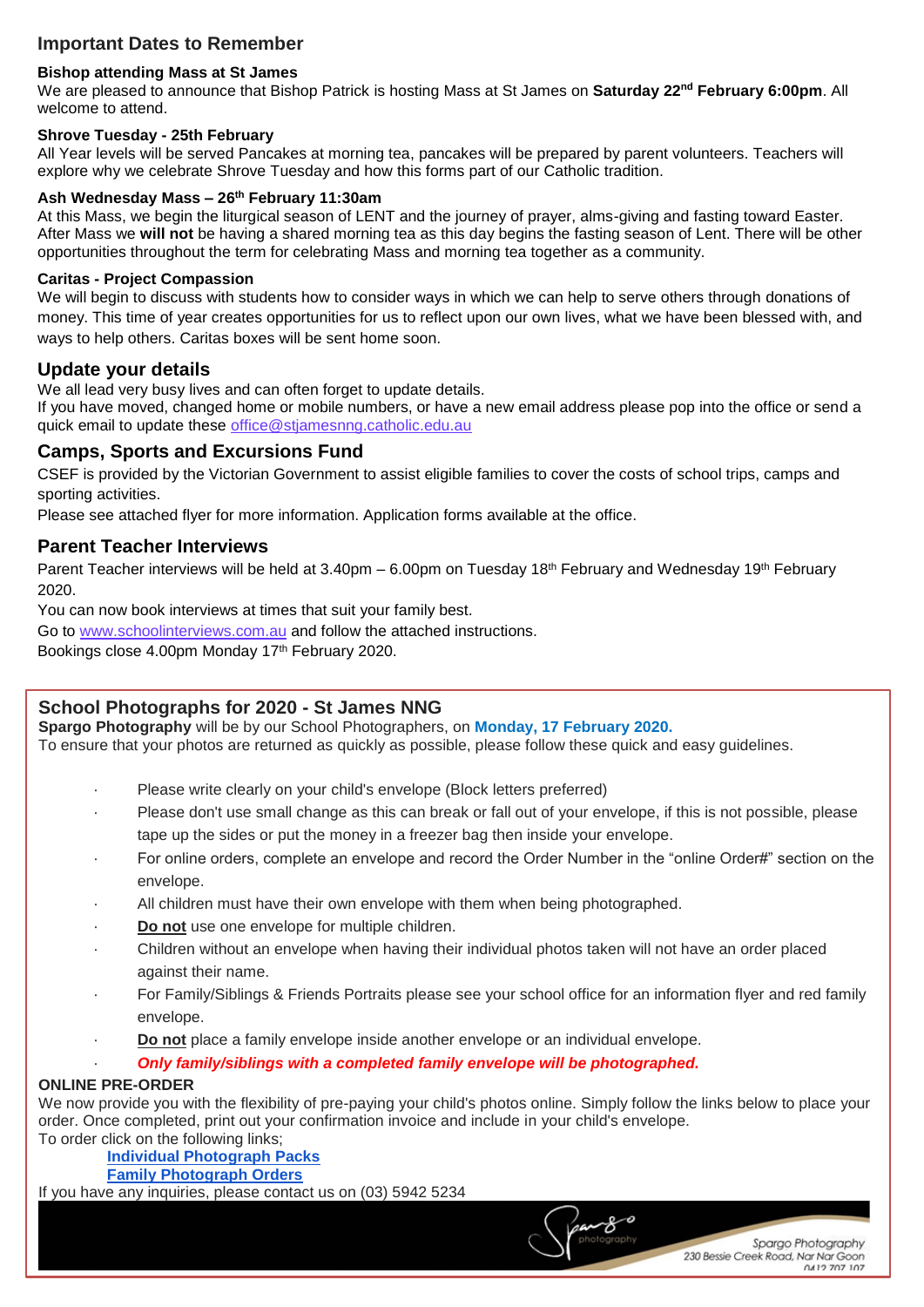| 2020 Sacrament Program                                                                                                      | <b>Sacramental Meeting</b>                                                                                                                               |
|-----------------------------------------------------------------------------------------------------------------------------|----------------------------------------------------------------------------------------------------------------------------------------------------------|
| <b>Reconciliation</b><br><b>Commitment Mass</b>                                                                             | Parents of all students celebrating a Sacrament this<br>year are invited to attend the meeting THURSDAY the<br>20th of February at 7:00pm in the church. |
| Saturday 29th February 6:00pm @ St James                                                                                    | At this meeting, (parents only) you will be required to fill                                                                                             |
| Parent/child workshop<br>Tuesday 3rd March 7:00pm @ Columba Bunyip                                                          | out forms and provide payment details for the<br>Sacrament. We will go through some of the<br>expectations and what to consider when preparing your      |
| Sacrament of Reconciliation<br>Wednesday 25 <sup>th</sup> March 7:00pm @ St James                                           | child for a Sacrament. Any queries please don't hesitate<br>to come and see me about Sacraments, including<br>Baptisms of children attending our school. |
| <b>Confirmation:</b>                                                                                                        | Julie Kennedy (REL)                                                                                                                                      |
| Commitment Mass - Saturday 18th April 6:00pm @ St James<br>Sacrament Mass - Thursday 14 <sup>th</sup> May 7:00pm @ St Johns | Thank you                                                                                                                                                |
| Eucharist:<br>Commitment Mass - Saturday 18th July 6:00pm @ St James                                                        | A huge thank you to the parents that helped contact the<br>new library books during the assessment days. As they                                         |
| Sacrament of Eucharist - Sunday 8th August 6:00pm @ St James                                                                | say, many hands make light work.                                                                                                                         |
| Please note dates may change, for updates please check App or<br>Webpage.                                                   | Some great bargains can be found in Issue 1 of Book<br>Club                                                                                              |
|                                                                                                                             | Janet Parker                                                                                                                                             |

**Foundation/One KH News**

F/1 KH students have made a great start to the year! They have been doing lots of different activities over the last couple of days such as, creating patterns, painting dots to create their name and finding out when everyone's birthday is.

Students have shared their favourite thing they have done so far:

- Drawing my family because I like drawing. -Georgie
- Using my finger to dot paint. -Luca
- Doing puzzles. -Georgia
- Drawing pictures. -Harvey
- Playing snakes and ladders. -Jackson
- Using the playdough to create volcanoes, dogs and donuts. -Aislin
- Playing with the playdough to build hot dogs. -Felicity
- Playing snakes and ladders. -Jack
- Painting our hands to make handprints and writing. -Koby
- Creating the dot paintings of our names. -Amelia
- Using crayons to create a pattern on white paper. -Darcy
- Making a volcano and a wrap using playdough. -Betty
- Making handprints using paint. -Jasmine
- Doing the hokey pokey dance. -Harper
- Writing our promises and making handprints using paint. –Maggie

# **Foundation/One EB News**

The Foundation and Year 1 students have had a great start to the school year. We have been doing lots of activities to get to know each other, creative artwork about the books we have read and creating ideas about the way we want our classroom learning to be. The students all have a favourite activity that has stuck with them.

- Painting handprints- Billy
- The Maths activity tables- Jaxon
- Building things in the morning activities- Raiden
- Colouring with the crayons- Pippa
- Painting all the dots- Kobie
- All about me activities- Travis
- The crayons drawing- Sophie
- Reading all the new books- Bailee
- The painting with handprints and dots- Finn
- Making new friends- Holly
- The handprints- Aanya
- The painting we did about dots- Eve
- The hand printing- Miles
- The painting we have done about the books we read- Scarlett
- Making new friends- Lachlan
- Playing with things- Rydah